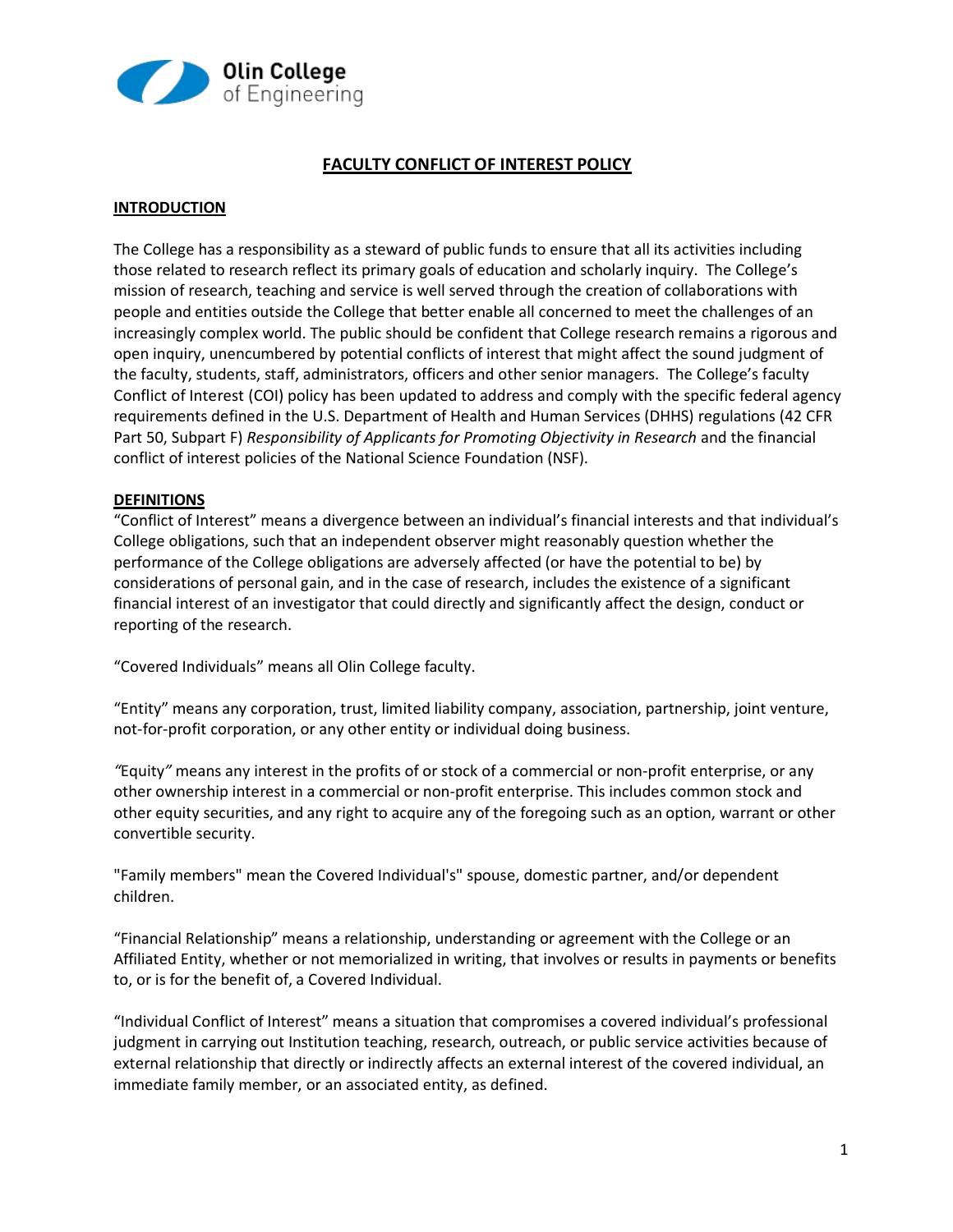"Institutional Official" in charge of Olin's faculty COI policy and process is the Provost or his designee.

**"**Institutional Responsibilities**"** means a covered individual's professional responsibilities on behalf of Olin, including, but not limited to, conducting research activities and service on institutional research committees and panels.

"Intellectual Property" means any direct or indirect interest in a patent, trademark, copyright, trade secret, know-how or other intellectual property right, including but not limited to inventorship, ownership, royalties and license fees.

"Investigator" means any person who shares responsibility for the design, conduct or reporting of the results of a sponsored project, including the person's spouse, domestic partner, and/or dependent children. Normally, all senior research personnel should be listed as "Investigators." All of the following should be considered, to the extent they are responsible for the design, conduct, or reporting of the sponsored program: professorial faculty, research associates, emeritus faculty, research collaborators, visiting scientists, individuals with courtesy appointments. It is the responsibility of any Investigator who is anticipating participation in research or already participating in research to report a Significant Financial Interest that s/he has.

"Management Plan" means a written plan for the management, reduction or elimination of a potential Conflict of Interest relating to Research arising from a Significant Financial Interest.

"PHS Awarding Component" means the organizational unit of the Public Health Service (PHS) that funds research that is subject to 42 CFR 50 subpart F.

"Principal Investigator" means an investigator who has primary responsibility for the scientific and technical conduct, reporting, fiscal and programmatic administration of a sponsored project. It is the responsibility of the Principal Investigator of a research project to identify all Investigators who have a Significant Financial Interest (SFI) requiring reporting under this policy.

"Significant Financial Interest" means a financial interest consisting of one or more of the following interests of the Covered Individual (and those of their spouse and dependent children) that reasonably appear to be related to their institutional responsibilities:

• Publicly Traded Entity – a significant financial interest in a publicly traded entity exists if the value of any remuneration received from the entity in the twelve months preceding the disclosure plus the value of any equity interest in the entity as of the date of the disclosure, when aggregated, exceeds \$5,000. For the purposes of this definition, remuneration includes salary and any payment for services not otherwise identified as salary (e.g., consulting fees, honoraria, paid authorship); equity interest includes any stock, stock option, or other ownership interest, as determined through reference to public prices or other reasonable measures of fair market value;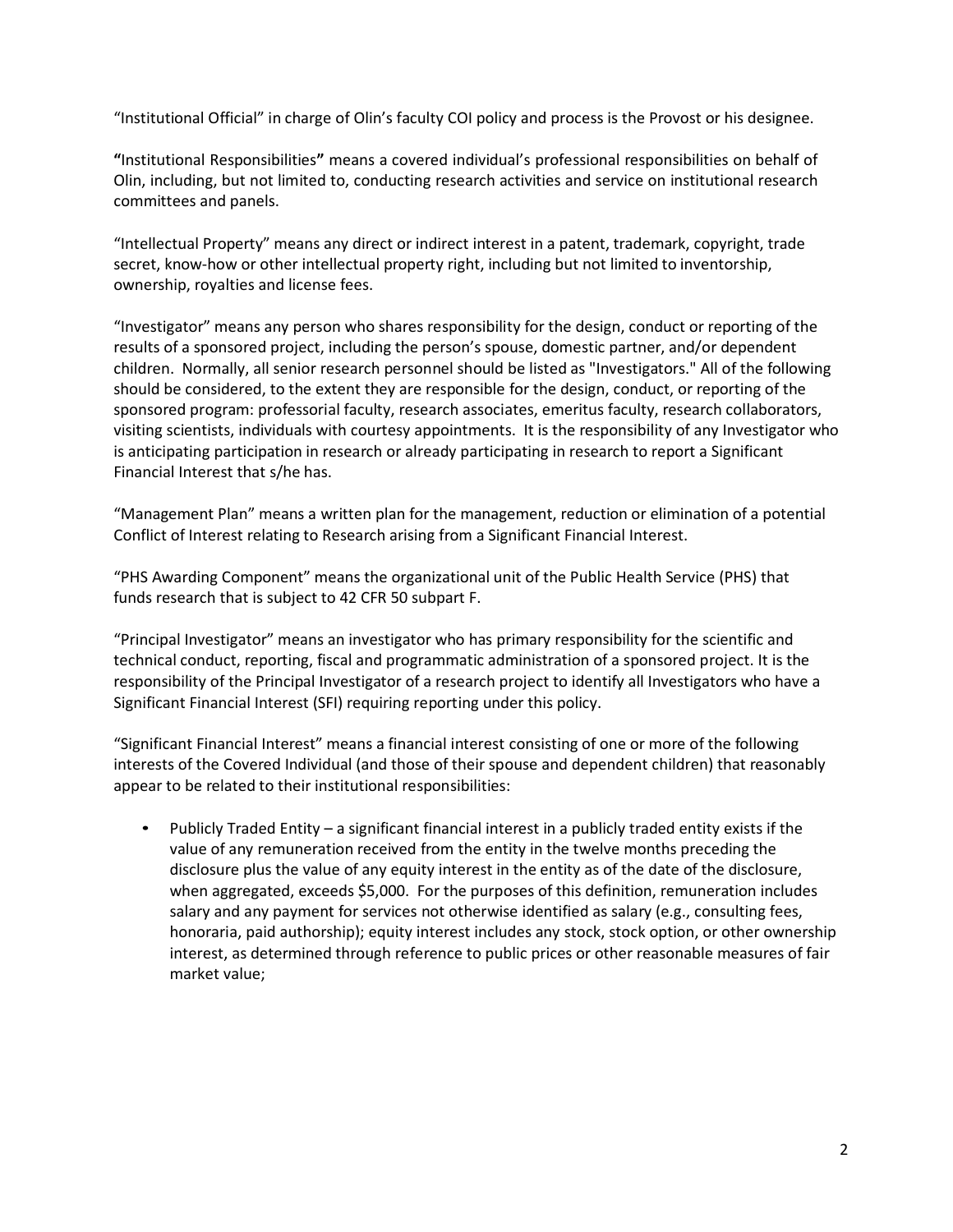- Non Publicly Traded Entity a significant financial interest exists when the Covered Individual (or their spouse or dependent children) holds any equity interest (e.g., stock, stock option, or other ownership interest) in the entity or if the value of any remuneration received from the entity in the twelve months preceding the disclosure, when aggregated, exceeds \$5,000, or
- Intellectual property rights (e.g. patents, patent applications in which the Investigator has a financial interest, copyrights, royalties from such rights) if the intellectual property is related to the proposed research;
- Disclosure of travel (applies only to PHS funded research)

Investigators engaged in PHS funded research also must disclose the occurrence of any reimbursed or sponsored travel (i.e., that which is paid on behalf of the Investigator and not reimbursed to the Investigator so that the exact monetary value may not be readily available), related to their institutional responsibilities; provided, however, that this disclosure requirement does not apply to travel that is reimbursed or sponsored by:

- Federal, state, or local government agency, an
- Institution of higher education as defined at 20 U.S.C. 1001(a), an
- Academic teaching hospital, a medical center, or a research institute that is affiliated with an Institution of higher education.

The term Significant Financial Interest does not include:

- Salary, royalties, or other remuneration paid by the College (this includes any intellectual property rights assigned to the College and any agreements to share in royalties or licensing revenue related to the intellectual property rights);
- Income from investment vehicles, such as mutual funds and retirements accounts, as long as the Investigator does not directly control the investment decisions made in these vehicles;
- Income from seminars, lectures, or teaching engagements sponsored by a U.S. Federal, state, or local government agency, an Institution of higher education as defined at 20.U.S.C.1001(a), an academic teaching hospital, a medical center, or a research institute that is affiliated with an institution of higher education; or
- Income from service on advisory committees or review panels for a U.S. Federal, state, or local government agency, an Institution of higher education as defined at 20 U.S.C. 1001(a), an academic teaching hospital, a medical center, or a research institute that is affiliated with an Institution of higher education.

"Sponsored Research" means research that is partially or fully, proposed or funded by federal, state, foundation, or corporate sources.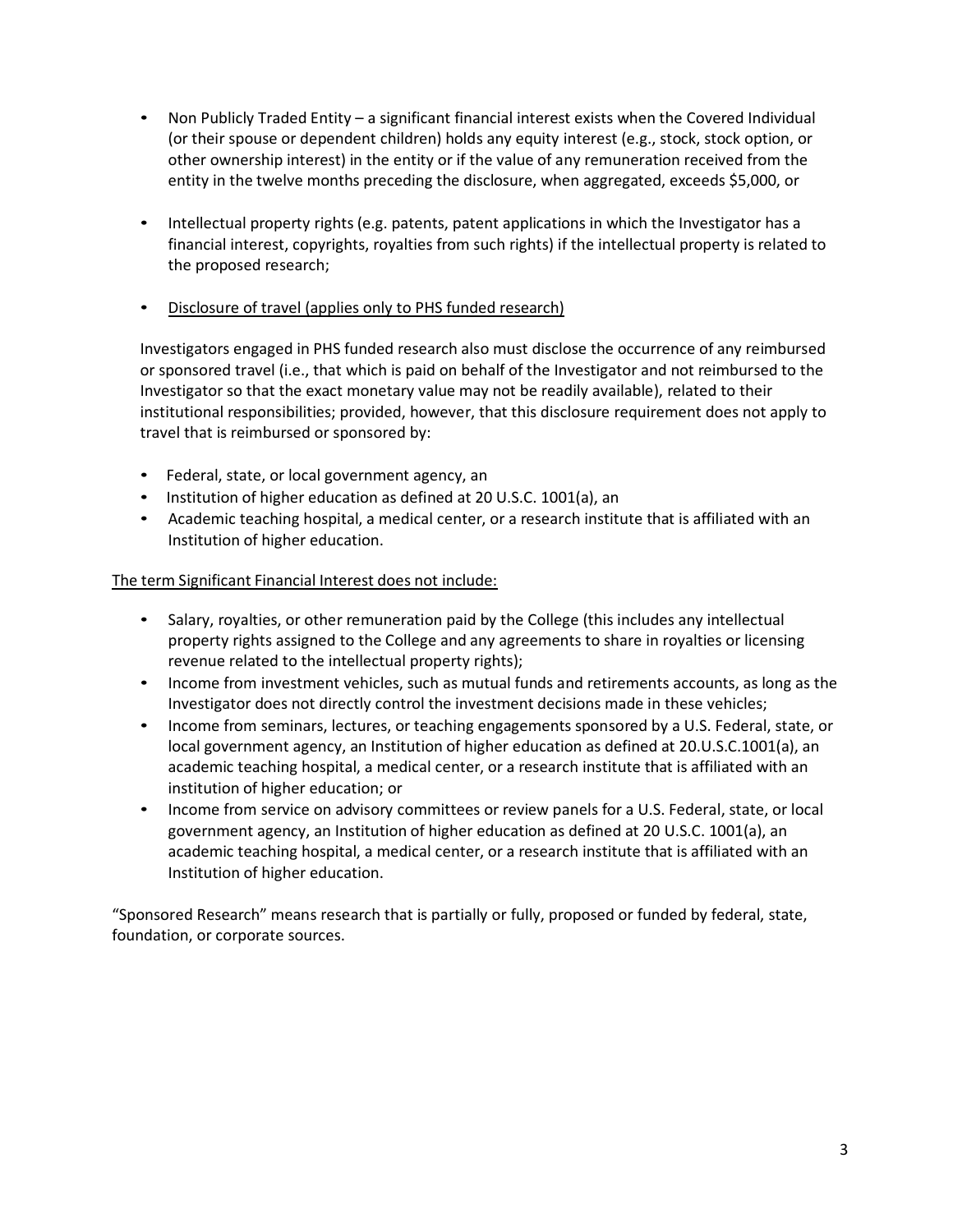# **POLICY**

This document is intended to serve as Olin's policy statement with respect to faculty Conflict of Interest. A Covered Individual shall submit or update a Faculty Financial Interest Disclosure (FID) form that indicates whether s/he has a Significant Financial Interest that is related to the individual's institutional responsibilities as well as that of covered family members.

All disclosure statements and management plans are official records and will be maintained according to an appropriate retention schedule.

### I. ANNUAL DISCLOSURE

All Covered Individuals are required to provide a disclosure of situations or relationships that create or have the appearance of creating a conflict of interest within 30 days of initial employment and annually thereafter.

The Olin College Faculty Financial Interest Disclosure (FID) form will require only information that is necessary and will not collect unrelated data. The annual process will be in January of each year; the information to be included on these forms is based on the individual's financial activities from the prior calendar year and the upcoming calendar year.

Notifications to Covered Individuals of the annual requirement will be coordinated by the Office of Sponsored Programs and reviewed by the Director. If there is an indication on the form that a COI is being disclosed, the forms are forwarded to the Provost or his designee for further review.

Each Covered Individual who has a positive disclosure must also complete the Addendum to Financial Interest Disclosure form.

# II. AD HOC DISCLOSURES

A Covered Individual must disclose on an ad hoc basis any new Significant Financial Interest within a reasonable period (generally 30 days) following the date on which the Significant Financial Interest is acquired or arises.

Updated disclosures must also be provided throughout the year if changes in circumstances arise that change or eliminate a conflict of interest or commitment previously disclosed.

In accordance with the requirements of "Disclosure for Federally Funded Research" defined below, when an Investigator joins a research project already in progress, an Investigator must disclose any Significant Financial Interests prior to the Investigator commencing participation in the research project. This will be done by submitting an updated FID form prior to commencing work on the project.

### III. PROPOSAL RELATED DISCLOSURES FOR FEDERALLY FUNDED RESEARCH (Investigators):

Before any federal grant or contract or a subcontract where there are federal flow through funds is submitted by the College, each Investigator, as defined above, is required to certify that he or she has appropriately disclosed any significant financial interests related to that proposal, including significant financial interests that would reasonably appear to be affected by the proposal activities and significant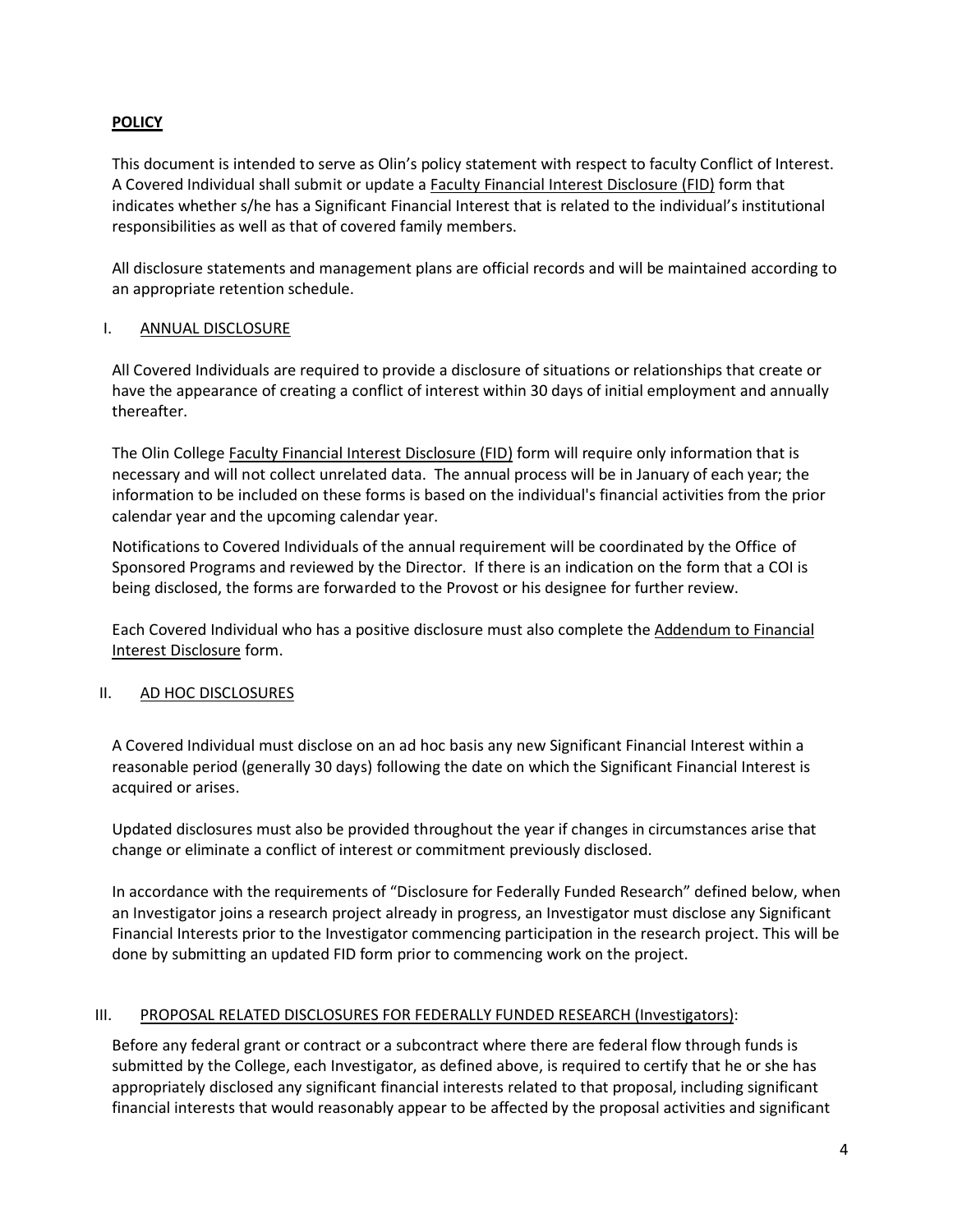financial interests in any entity whose financial interests would reasonably appear to be affected by the proposal activities. This certification is required to be submitted by all Investigators to the Office of Corporate, Foundation and Sponsored Programs on the Olin College Proposal Transmittal form and updated FID form, if necessary.

It is the responsibility of the principal investigator (PI) to ensure that each Investigator working under his or her direction on a research project or receiving support from his or her grant or contract makes the appropriate certification and/or disclosure and submits disclosure forms as required by this Policy.

Before the expenditure of any PHS funds, the office of Corporate, Foundation and Sponsored Programs will report to the PHS Awarding Component the existence of any conflicting interest found by the College and provide assurance that the interest has been managed, reduced or eliminated.

If a research project involves subgrantees, sub-recipients, contractors or collaborators, the subgrantee, subcontractor or collaborating institution must provide written assurances that a financial conflict of interest policy is in effect at that institution that is consistent with the requirements of any applicable federal regulations. If the contracting party cannot so certify, the agreement must state that the researchers are subject to this policy as covered individuals.

# IV. DISCLOSURE OF SPONSORED TRAVEL (applies to PHS funded research only):

Investigators engaged in PHS funded research must disclose any reimbursed or sponsored travel undertaken by the Investigator related to his or her Institutional Responsibilities, and for Olin to determine if the travel has the potential to bias PHS funded research. Such disclosures are made annually on the FID form and must be updated within 30 days following reimbursement or within 30 days following the completion of the trip if the organization or entity funds the travel directly. The details of this disclosure will include, at a minimum:

- The dollar amount or value,
- the purpose of the trip,
- the identity of the sponsor/organizer,
- the destination, and
- the duration.

The institutional official(s) will determine if further information is needed, including a determination or disclosure of monetary value, in order to determine whether the travel constitutes a COI with the PHS-funded research.

### **DISCLOSURE REVIEW, MANAGEMENT PLANS, DISPUTE RESOLUTION AND APPEALS**

### Disclosure Review:

The Provost, or an ad-hoc committee designated by the Provost, as appropriate, conducts an initial review. If necessary, they obtain additional information from the disclosing individual and from other individuals who possess relevant information.

The Provost, or an ad-hoc committee designated by the Provost, will review the disclosures it receives to determine whether the disclosed financial interests of the covered individual are significant and if so, whether management is required to manage the conflict of interest.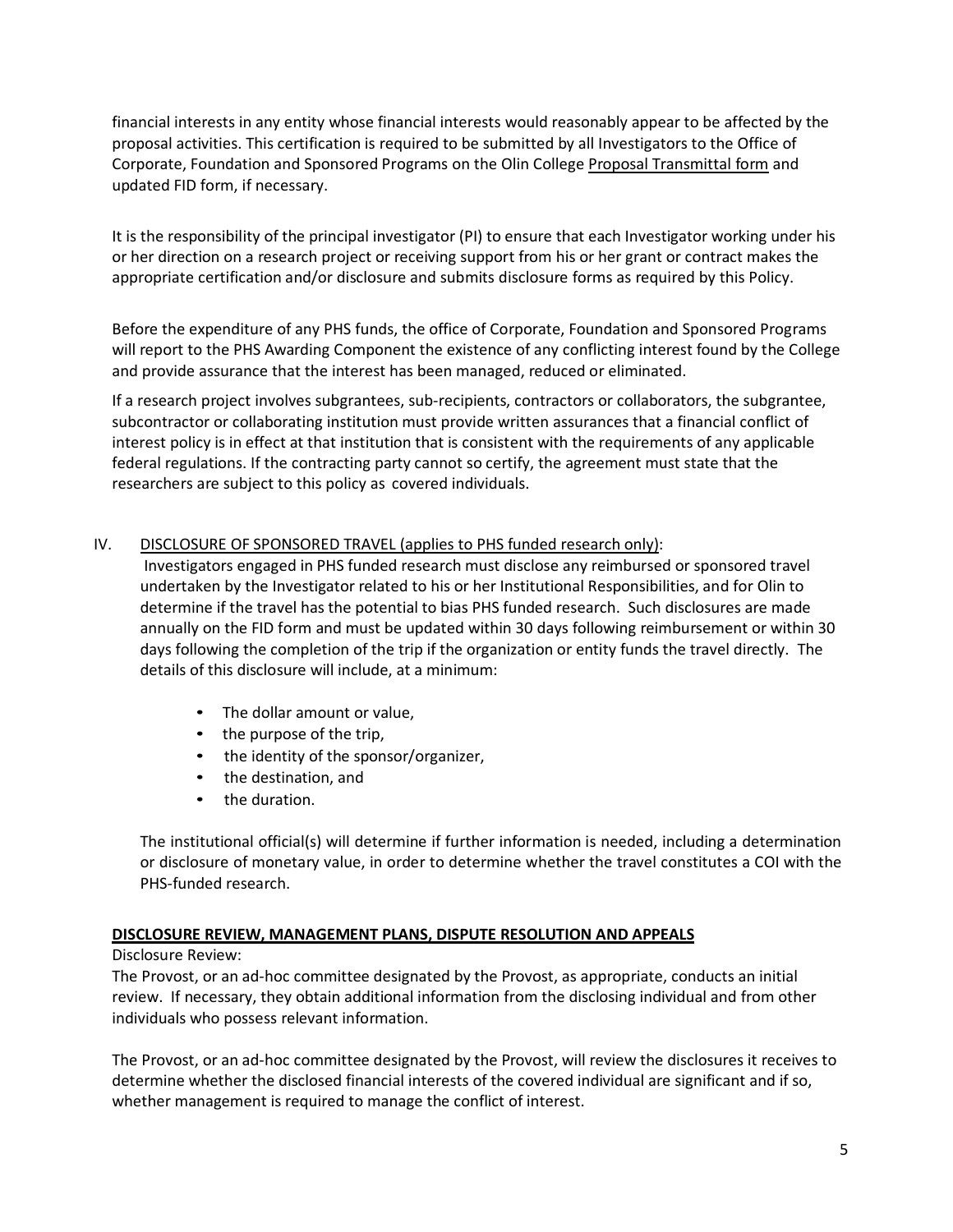Management Plans:

Upon reviewing a person's Financial Interest Disclosure form and Addendum, the Provost (or designee), after discussion with the person, will decide whether a management plan is needed. Should management of a potential or actual significant financial conflict of interest be required, the Covered Individual, and the Provost (or designee) will work together to draft a "Management Plan." These written plans will manage, reduce, or eliminate the significant financial interest(s). Such plans will be designed to meet applicable legal requirements, facilitate the local resolution or management of any conflict, minimize administrative burden, and protect the confidentiality of disclosed information. Final management plans are reviewed and approved by the Provost and/or President.

Management plans may include a single element or several elements such as:

- monitoring of the sponsored program by independent researchers or reviewers;
- modifications to the research or program plan;
- isolating the individual from involvement in research or decision-making regarding research.
- requiring the individual to reduce, modify, defer, waive, or eliminate the financial interest that is the source of the conflict, such as equity holdings, royalty income, stock options and milestone payments.
- if recusal would preclude the individual from fulfilling the responsibilities of a College position, requiring the individual to eliminate the holdings or vacate the position.
- requiring the individual to recuse him- or herself from institutional decisions regarding the outside entity that is source of conflict.
- requiring the individual to make periodic written disclosure of the conflict to all administrators, faculty, non-faculty employees, and students under individual's supervision, to Research Administration, IRBs, IACUCs, subjects, state and federal officials, research sponsors, coinvestigators, colleagues, junior colleagues, students, trainees, members and prospective members of the individual's research laboratory, journals to which manuscripts about the research are submitted, and media, lay, and professional audiences with whom the research or other activity is discussed orally or in writing.
- appointing independent individuals or committees to oversee high-level administrative decisions (e.g., financial decisions, space allocations, appointments and promotions) in which the individual participates.
- prohibiting the research from taking place at the College.
- eliminating, reducing, or modifying the College's financial stake in an outside entity or research project.
- transfer of purchasing authority;
- other arrangements that manage, reduce, or eliminate a potential financial conflict of interest

# **RETROSPECTIVE REVIEW**

Whenever a Financial Conflict of Interest is not identified or managed in a timely manner, including:

- Failure by the Investigator to disclose a Significant Financial Interest that is determined by the College to constitute a Financial Conflict of Interest;
- Failure by the College to review or manage such a Financial Conflict of Interest; or
- Failure by the Investigator to comply with a Financial Conflict of Interest management plan;

the College shall, within 120 days of the College's determination of noncompliance, complete a "retrospective review" of the Investigator's activities and the NIH-funded research project to determine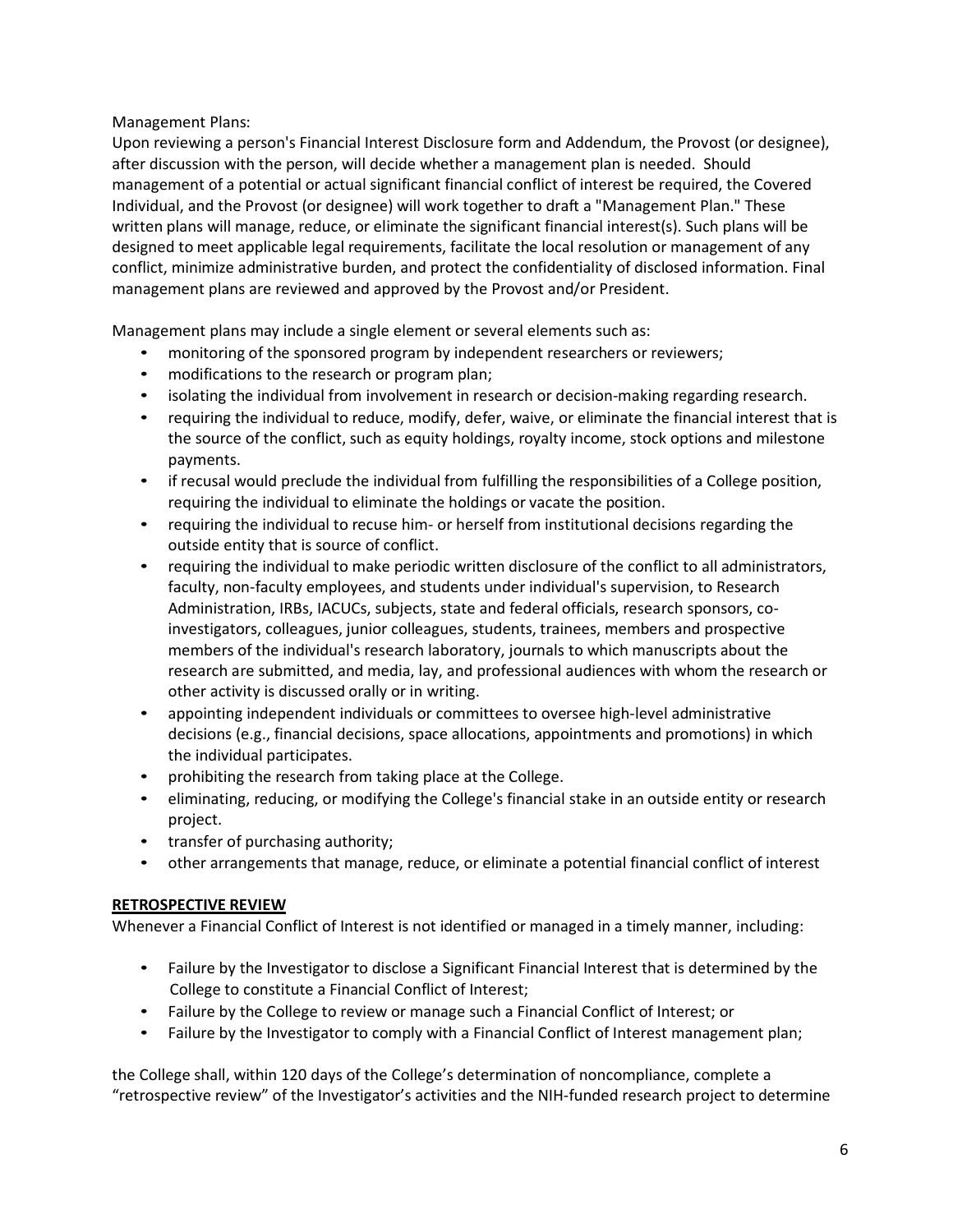whether any NIH-funded research, or portion thereof, conducted during the time period of the noncompliance was biased in the design, conduct, or reporting of such research.

The College is required to document the retrospective review; such documentation shall include, but not necessarily be limited to, all of the following key elements:

- Project number;
- Project title;
- PD/PI or contact PD/PI if a multiple PD/PI model is used;
- Name of the Investigator with the FCOI;
- Name of the entity with which the Investigator has a financial conflict of interest;
- Reason(s) for the retrospective review;
- Detailed methodology used for the retrospective review (e.g., methodology of the review process, composition of the review panel, documents reviewed);
- Findings of the review; and
- Conclusions of the review.

#### **TRAINING**

Each Investigator and Senior/Key Personnel engaged in PHS funded research must complete Conflict of Interest training prior to engaging in research related to any PHS-funded grant or contract and at least every four years. In addition, training must be completed immediately under the following circumstances:

- $\circ$  Institutional COI policies change in a manner that affects Investigator requirements
- o An Investigator is new to an institution
- o An institution finds an Investigator noncompliant with Institution's COI policy or management plan

You can access the CITI training here: https://www.citiprogram.org/.

### **ADDITIONAL RESPONSIBILITIES**

Olin College shall, for any federal research funding from the Public Health Service or any other federal funding agency that imposes these requirements:

- require subgrantees, contractors, and collaborators working under PHS funded subagreements from the College to comply with the PHS regulations (42 CFR Part 50 Subpart F, § 50.604 [grants] and 45 CFR Part 94, § 94.4 [contracts]) by following this policy or by providing the appropriate assurances of compliance to the College;
- maintain the records of and related to COI disclosures according to the College's record retention policies and schedules and sponsor requirements.
- report to the awarding component of the funding agency any significant financial interest identified as conflicting, subsequent to the initial disclosure, and that the interest has been managed, reduced, or eliminated, within 60 days of that identification;
- make information available, upon request, to the sponsoring agency regarding all identified conflicting interests and how those interests have been managed, reduced, or eliminated.
- make available, either by a publicly-accessible website or by a written response within five business days to a request for an institution's financial conflict of interest policy, an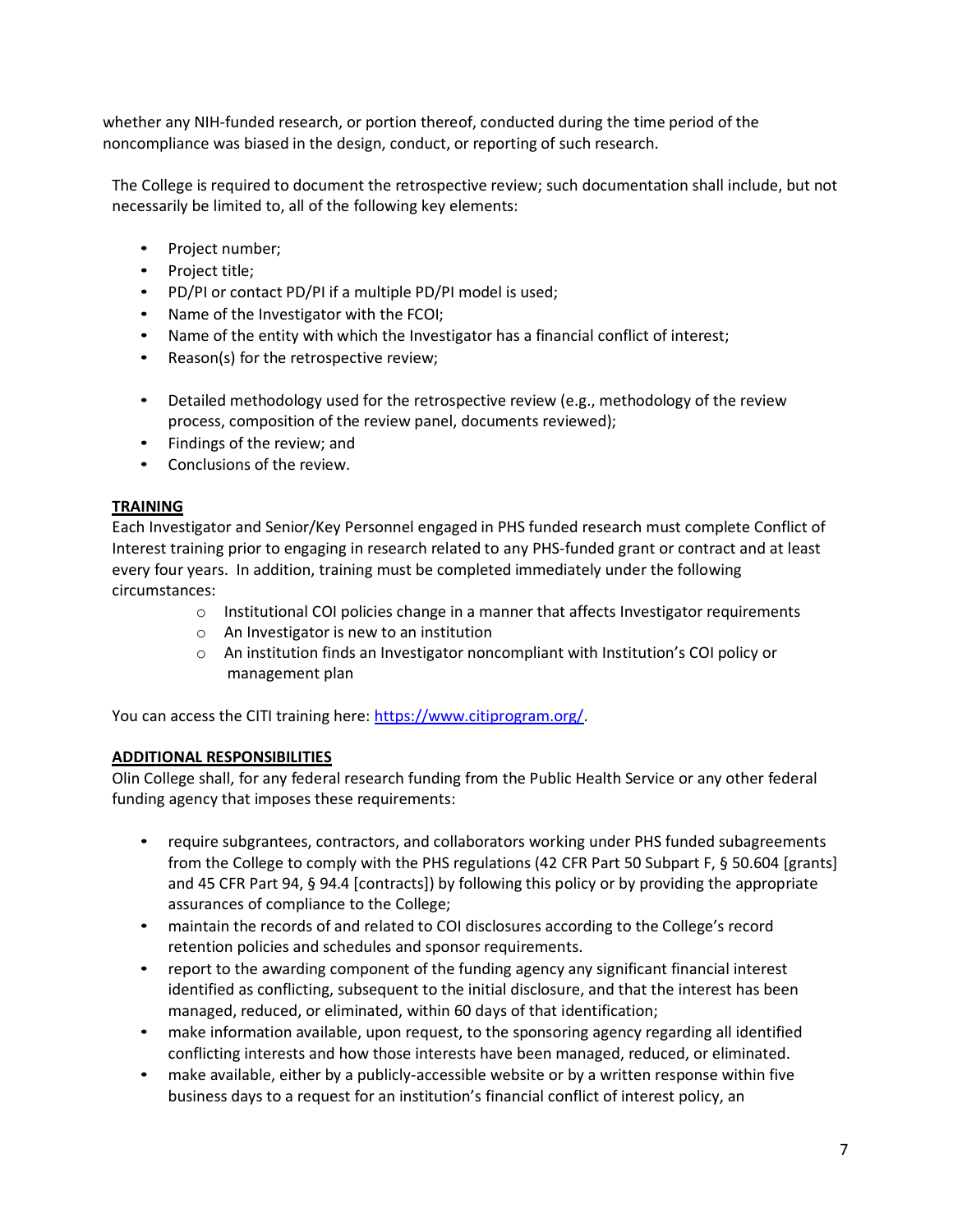Investigator's financial conflict of interest management plan related to PHS-funded research. This includes providing certain information regarding any key personnel whose significant financial interests are related to such research.

### Appeal procedures of administrative action

An individual alleged to have violated this policy may, after receiving the administrative penalty(ies), appeal these actions to the Provost and/or President. The Provost and/or President will designate individuals to assist him/her in the appeal process. A final decision on the appeal will be made within 60 days.

### Confidentiality

The Financial Interest Disclosure form, Addendum to Disclosure, and management plans are considered to be confidential personnel information and should be maintained in a secure and confidential file. The information contained in these documents is available only to individuals duly charged with the responsibility for review and management of financial conflicts of interest at the College and may be released only in accordance with and as required by federal law, Massachusetts law or a lawful court order.

# **CONTACTS**

For questions on the policy or procedures for faculty Conflict of Interest contact:

Susan Mihailidis, Director of Academic Affairs and Sponsored Programs, [susan.mihailidis@olin.edu;](mailto:susan.mihailidis@olin.edu) 781- 292-2426

Vincent Manno, Provost, [vincent.manno@olin.edu;](mailto:vincent.manno@olin.edu) 781-292-2591

# **FORMS (attached)**

Financial Interest Disclosure – Form 1 Addendum to Financial Interest Disclosure – Form 2